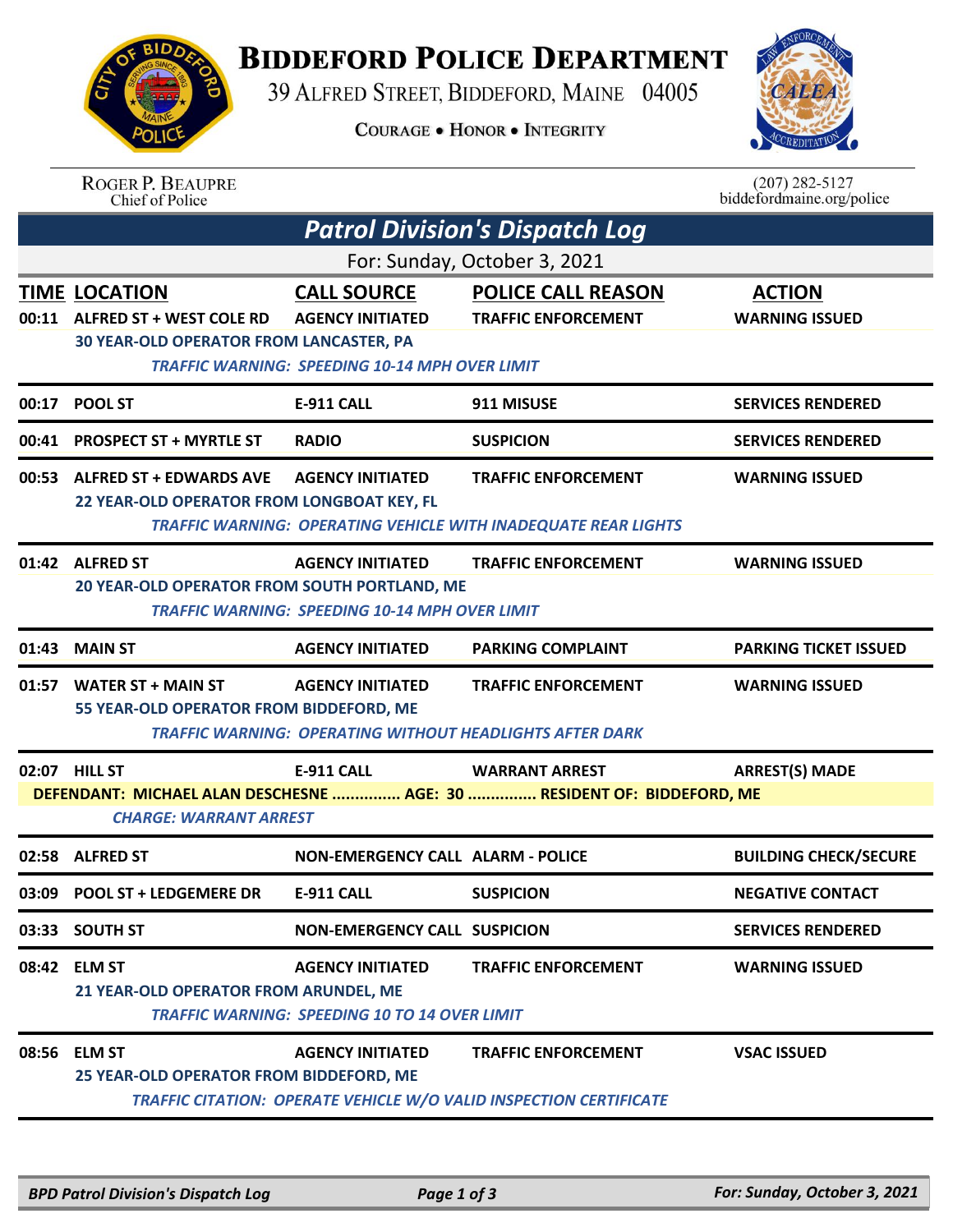|                                                                                                                                                                  | <b>TIME LOCATION</b><br>08:57 ALFRED ST                                                         | <b>CALL SOURCE</b><br><b>RADIO</b>                                                | <b>POLICE CALL REASON</b><br><b>OUT FOR FOLLOW UP</b><br>DEFENDANT: MANGUDI SITA DASILVA  AGE: 59  RESIDENT OF: BIDDEFORD, ME | <b>ACTION</b><br><b>SUMMONS ISSUED</b> |  |  |  |
|------------------------------------------------------------------------------------------------------------------------------------------------------------------|-------------------------------------------------------------------------------------------------|-----------------------------------------------------------------------------------|-------------------------------------------------------------------------------------------------------------------------------|----------------------------------------|--|--|--|
| <b>CHARGE: OPERATE VEHICLE WITHOUT LICENSE</b><br>DEFENDANT: MARIA KITEMOKO CESAR  AGE: 25  RESIDENT OF: BIDDEFORD, ME<br><b>CHARGE: PERMITTING UNLAWFUL USE</b> |                                                                                                 |                                                                                   |                                                                                                                               |                                        |  |  |  |
|                                                                                                                                                                  | 09:44 ALFRED ST<br>52 YEAR-OLD OPERATOR FROM WYOMING, RI                                        | <b>E-911 CALL</b><br><b>TRAFFIC CITATION: FAILING TO YIELD TO RIGHT OF WAY</b>    | ASSIST: VEHICLE CRASH - FIRE / EMS STATE FORM TAKEN                                                                           |                                        |  |  |  |
|                                                                                                                                                                  | 09:55 MAIN ST                                                                                   | <b>WALK-IN AT STATION</b>                                                         | <b>ARTICLES LOST/FOUND</b>                                                                                                    | <b>REPORT TAKEN</b>                    |  |  |  |
|                                                                                                                                                                  | 10:37 SOUTH ST                                                                                  |                                                                                   | NON-EMERGENCY CALL DOMESTIC COMPLAINTS                                                                                        | <b>REPORT TAKEN</b>                    |  |  |  |
|                                                                                                                                                                  | 11:35 GREEN ST                                                                                  | <b>E-911 CALL</b>                                                                 | <b>CHECK WELFARE</b>                                                                                                          | <b>SERVICES RENDERED</b>               |  |  |  |
|                                                                                                                                                                  | 12:36 ELM ST                                                                                    | <b>WALK-IN AT STATION</b>                                                         | <b>ARTICLES LOST/FOUND</b>                                                                                                    | <b>REPORT TAKEN</b>                    |  |  |  |
|                                                                                                                                                                  | 13:56 PIKE ST                                                                                   | <b>WALK-IN AT STATION</b>                                                         | <b>ASSIST CITIZEN</b>                                                                                                         | <b>SERVICES RENDERED</b>               |  |  |  |
|                                                                                                                                                                  | 13:59 GRANITE ST                                                                                | <b>E-911 CALL</b>                                                                 | <b>ASSIST CITIZEN</b>                                                                                                         | <b>SERVICES RENDERED</b>               |  |  |  |
|                                                                                                                                                                  | 14:10 POOL ST + BLANDINGS WAY AGENCY INITIATED<br><b>18 YEAR-OLD OPERATOR FROM MYSTIC, CT</b>   | <b>TRAFFIC WARNING: SPEEDING 10-14 MPH OVER LIMIT</b>                             | <b>TRAFFIC ENFORCEMENT</b>                                                                                                    | <b>WARNING ISSUED</b>                  |  |  |  |
|                                                                                                                                                                  | 14:44 ALFRED ST + MYRTLE ST<br><b>45 YEAR-OLD OPERATOR FROM BIDDEFORD, ME</b>                   | <b>AGENCY INITIATED</b>                                                           | <b>TRAFFIC ENFORCEMENT</b><br>TRAFFIC WARNING: OPERATE VEHICLE W/O VALID INSPECTION CERTIFICATE                               | <b>WARNING ISSUED</b>                  |  |  |  |
| 15:47                                                                                                                                                            | <b>OAKWOOD LN</b>                                                                               | <b>E-911 CALL</b>                                                                 | <b>MENTAL ILLNESS CASES</b>                                                                                                   | <b>SERVICES RENDERED</b>               |  |  |  |
|                                                                                                                                                                  | 16:12 MAIN ST + MAPLEWOOD AVE AGENCY INITIATED<br><b>41 YEAR-OLD OPERATOR FROM PORTLAND, ME</b> |                                                                                   | <b>TRAFFIC ENFORCEMENT</b><br><b>TRAFFIC WARNING: OPERATE VEHICLE W/O VALID INSPECTION CERTIFICATE</b>                        | <b>WARNING ISSUED</b>                  |  |  |  |
| 16:17                                                                                                                                                            | <b>MILE STRETCH RD</b><br>21 YEAR-OLD OPERATOR FROM ALFRED, ME                                  | <b>AGENCY INITIATED</b><br><b>TRAFFIC WARNING: SPEEDING 10-14 MPH OVER LIMIT</b>  | <b>TRAFFIC ENFORCEMENT</b>                                                                                                    | <b>WARNING ISSUED</b>                  |  |  |  |
|                                                                                                                                                                  | 16:24 OAK RIDGE RD                                                                              | <b>NON-EMERGENCY CALL BOLO</b>                                                    |                                                                                                                               | <b>NEGATIVE CONTACT</b>                |  |  |  |
|                                                                                                                                                                  | 16:27 ALFRED ST + DENTAL AVE<br>28 YEAR-OLD OPERATOR FROM BIDDEFORD, ME                         | <b>AGENCY INITIATED</b><br><b>TRAFFIC WARNING: SPEEDING 1-9 MPH OVER LIMIT</b>    | <b>TRAFFIC ENFORCEMENT</b>                                                                                                    | <b>WARNING ISSUED</b>                  |  |  |  |
|                                                                                                                                                                  | 16:27 ALFRED ST                                                                                 | <b>NON-EMERGENCY CALL CHECK WELFARE</b>                                           |                                                                                                                               | <b>SERVICES RENDERED</b>               |  |  |  |
|                                                                                                                                                                  | 16:30 ELM ST                                                                                    | <b>E-911 CALL</b>                                                                 | <b>SUSPICION</b>                                                                                                              | <b>SERVICES RENDERED</b>               |  |  |  |
|                                                                                                                                                                  | 16:53 SOUTH ST + RIVER RD<br>17 YEAR-OLD OPERATOR FROM LYMAN, ME                                | <b>AGENCY INITIATED</b><br><b>TRAFFIC CITATION: SPEEDING 20-24 MPH OVER LIMIT</b> | <b>TRAFFIC ENFORCEMENT</b>                                                                                                    | <b>VSAC ISSUED</b>                     |  |  |  |